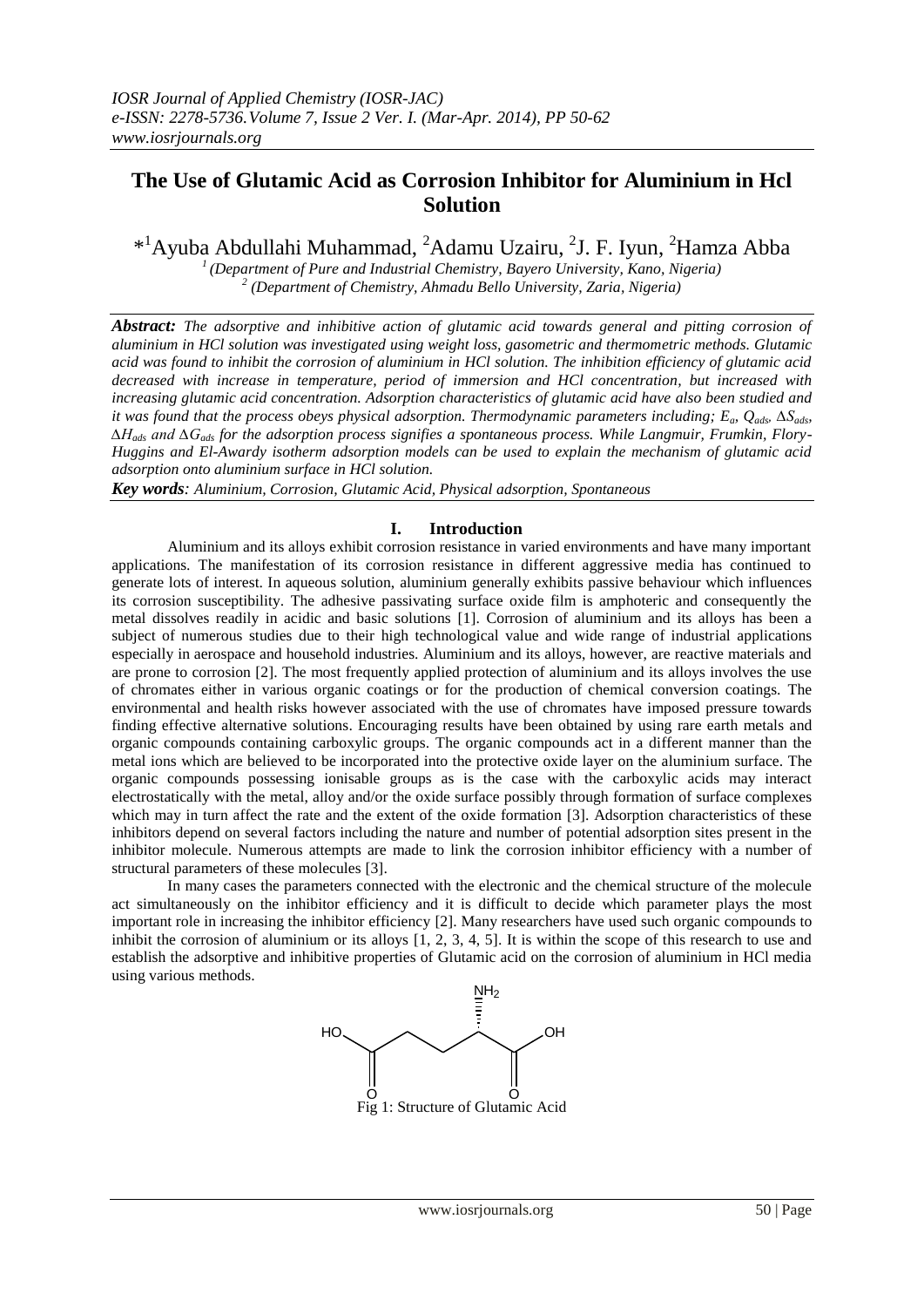# **2.1 Materials**

# **II. Materials and Methods**

The material used for the study is aluminium sheet of composition (wt%):  $A(98.70)$ ,  $S(0.48)$ , Cl(0.014), K(0.04), Ca(0.01), Ti(0.005), V(0.016), Mn(0.012), Fe(0.50), Ni(0.013), Cu(0.048), Ga(0.013), In(0.10), Te(0.010), Ba(0.009), Os(0.032), Ir(0.03). The sheet was mechanically pressed-cut into different coupons, each of dimension 5 x 4 x 0.11 cm. Each coupon was degreased by washing with ethanol, dipped in acetone and allowed to dry in air before they were preserved in a desiccator. All reagents used for the study were Analar grade and double distilled water was used for their preparation.

The inhibitor (Glutamic acid) was supplied by CEMAN Pharmaceutical Company, Kano State, Nigeria, and was used without further purification. The range for the concentrations of the inhibitor used for the study was 4.0 x  $10^{-4}$  to 20 x  $10^{-4}$  M. Each of these concentrations was dissolved in 0.2, 0.4, 0.6, 0.8 and 1.0M HCl for use in weight loss, gasometric and thermometric methods respectively.

# **2.2 Methods**

# **2.2.1 Weight Loss method**

In the weight loss experiment, a previously weighed metal (aluminium) coupon was completely immersed in 250 cm<sup>3</sup> of the test solution in an open beaker. The beaker was covered and inserted into a water bath maintained at 303 K. After every 24 hours, each coupon was withdrawn from the test solution, washed in a solution containing 50% NaOH and 100  $gL^{-1}$  of zinc dust (in order to remove the corrosion product). The washed aluminium coupon was rinsed in acetone and dried in air and the weight difference recorded. The difference in weight for a period of 168 hours was taken as total weight loss. The experiments were repeated at 313 and 323 K respectively. From the weight loss results, the degree of surface coverage (θ), inhibition efficiency (%I) of the inhibitor and corrosion rates (CR in  $gh^{-1}cm^{-2}$ ) were calculated using Equations (1), (2) and (3) below:

$$
\vartheta = 1 - \frac{w_1}{w_2}
$$
(1)  
\n
$$
\vartheta_0 I = \left(1 - \frac{w_1}{w_2}\right) x 100
$$
(2)  
\n
$$
CR\left(gh^{-1}cm^{-2}\right) = \frac{\Delta W}{At}
$$
(3)

where  $W_1$  and  $W_2$  are the weight losses (g) for aluminium in the presence and absence of the inhibitor in HCl solution,  $\theta$  is the degree of surface coverage of the inhibitor, A is the area of the aluminium coupon (in cm<sup>2</sup>), t is the period of immersion (in hours) and  $\Delta W$  is the weight loss of mild steel after time, t [6, 7, 8, 9].

# **2.2.2 Gasometric method**

Gasometric methods were carried out at 303, 313 and 323 K as described in the literature [6, 7, 8, 9]. From the volume of hydrogen gas evolved per minute, surface coverage (θ), inhibition efficiencies (%I) and corrosion rate were calculated using Equations (4), (5) and (6):

$$
\% I = \left(1 - \frac{v_{Ht}'}{v_{Ht}^0}\right) x \ 100
$$
\n
$$
\theta = \frac{\% I}{100} = 1 - \frac{v_{Ht}'}{v_{Ht}^0}
$$
\n
$$
CR\left(cm^3 \min^{-1}\right) = \frac{v_{Ht}'}{t}
$$
\n(6)

where  $V_{Ht}^1$  and  $V_{Ht}^0$  are the volumes of H<sub>2</sub> gas evolved at time t for inhibited and uninhibited solutions, respectively.

# **2.2.3 Thermometric method**

The reaction vessel is a three-necked round bottom flask and the procedure for determining the corrosion behaviour by this method was described elsewhere by other authors [10, 11, 12]. The flask was well lagged to prevent heat losses. In this technique the corrodent (HCl) concentration was also varied at 0.2, 0.4, 0.6,  $0.8$  and  $1.0$  M respectively. The volume of the test solution used was  $100 \text{cm}^3$ . The initial temperature in all the experiments was kept at room temperature. The progress of the corrosion reaction was monitored by determining the changes in temperature with time (each minute for the first five minutes, each five minutes for the next 25 minutes and each ten minutes for the last thirty minutes) using a calibrated thermometer (0 - 100°C) to the nearest  $\pm$  0.05 $^{\circ}$ C. The data was generated for a period of one hour. This method enabled the computation of the reaction number (RN). From the rise in temperature of the system per minute, the reaction number (RN) was calculated using equation (7):

$$
RN(^{o}Cmin^{-1}) = \frac{\overline{r}_{m} - \overline{r}_{i}}{t} \tag{7}
$$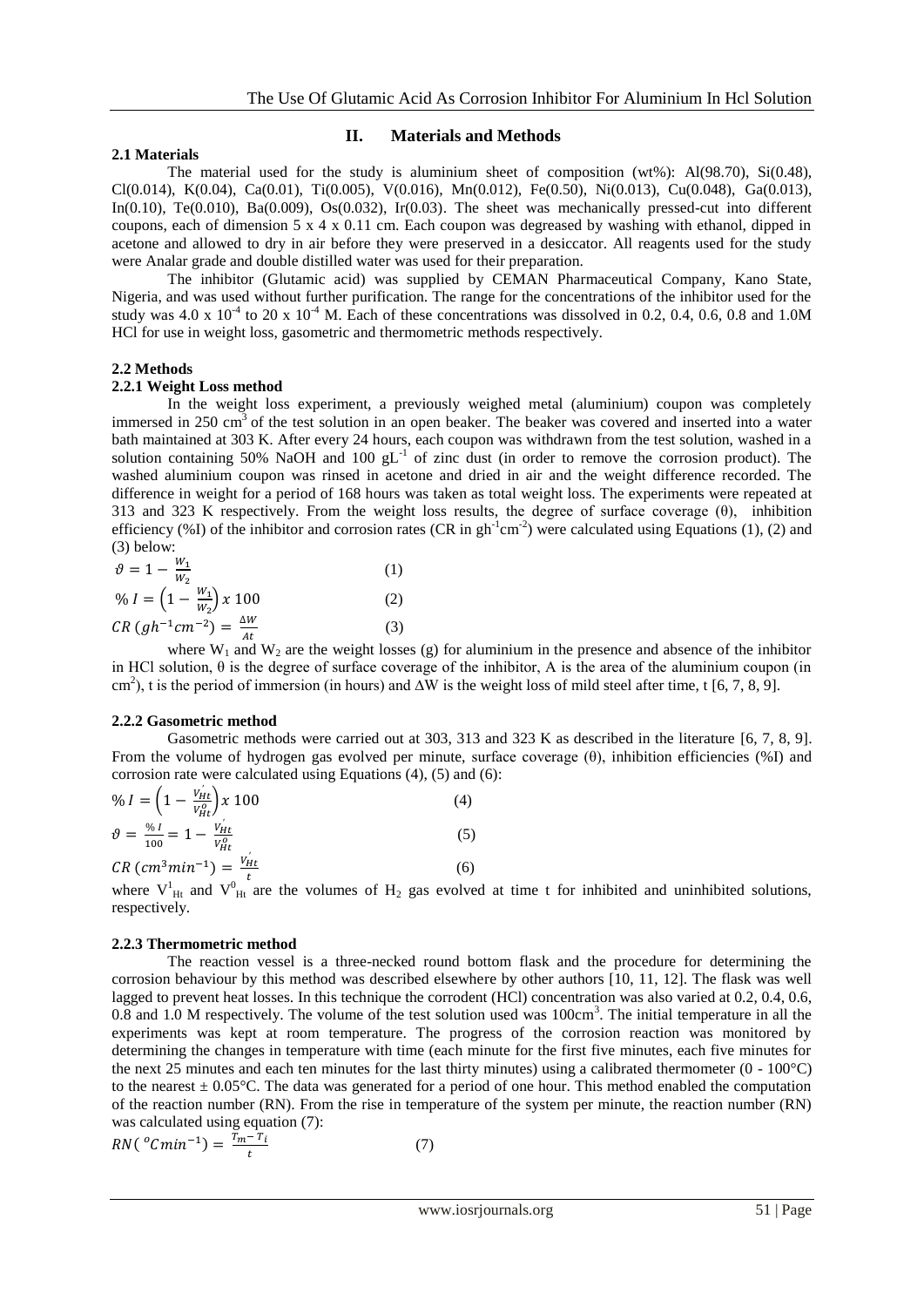Where  $T_m$  is the maximum temperature attained by the system,  $T_i$  is the initial temperature and t is the time required to reach the maximum temperature. From the above, the inhibition efficiency (%I) of the used inhibitor was computed using equation (8):

$$
\% I = \frac{RN_{aq} - RN_{wi}}{RN_{aq}} \times 100
$$
 (8)

where  $RN_{aq}$  is the reaction number of aqueous acid in the absence of the inhibitor, and  $RN_{wi}$  is the reaction number of aqueous acid in the presence of inhibitor.

### **III. Results and Discussion**

The study on the corrosion inhibition of aluminium in HCl solution using glutamic acid as inhibitor was conducted using weight loss, gasometric and thermometric methods. The results of this study was either presented in graphical or tabular format as the case may be or discussed herewith.

### **3.1 Weight Loss Results**

Weight loss experiments were conducted by varying the temperatures (303, 313, 323K), corrodent (HCl) concentration (0.2, 0.4, 0.6, 0.8 and 1.0M) and inhibitor (glutamic acid) concentrations (0.0004, 0.0008, 0.0012, 0.0016 and 0.0020M) to obtain the results presented below.

A plot of weight loss variation with time for the corrosion of aluminium in varying HCl concentrations without the inhibitor at 303K temperature is as presented in Fig. 2. It was observed that the longer the time of aluminium coupon immersion in the test solution the higher the weight loss through corrosion. Secondly, higher corrodent concentrations resulted into higher weight loss resulting into a higher corrosion rate. The same experiment was conducted at 313 and 323K temperatures with similar results obtained. Similar results were earlier reported by other authors [2, 13].

The effect of temperature on the corrosion system was tested at three different temperatures (303, 313 and 323K) respectively. It can be observed from Fig. 3, the highest weight loss of aluminium was observed at 323K for 0.20M HCl. The results obtained for 0.40, 0.60, 0.80 and 1.0M HCl solutions were similar to that of 0.20M HCl (Figures not shown). Similarly as in the effect of corrodent concentration, higher temperatures produced higher weight loss with time, thus higher rate of reaction. Comparing the results at the five HCl concentrations, it is also evident that a combination of higher temperatures and corrodent concentrations produced respectively higher weight loss resulting into a higher corrosion rate. Therefore, the higher the temperature, the higher the rate of corrosion, suggesting a physical adsorption mechanism [2, 13].

To test and establish whether the inhibitor has an effect on the rate of aluminium corrosion in varying HCl solution, varying concentrations of the inhibitor was used. Fig. 4 presents the results of the effect of glutamic acid on the corrosion of aluminium in 0.20M HCl solution at 303K. Similar results were obtained for 0.40, 0.60, 0.80 and 1.0M HCl and therefore were not presented even though with higher rate of reactions obtained. It reveals that the weight loss of aluminium in HCl increased with increase in the period of immersion but decreased with increase in the concentration of glutamic acid. This suggests that the rate of corrosion of aluminium in HCl increases with increase in the period of contact and decreases with increase in concentration of the inhibitor thereby decreasing the rate of corrosion reaction. At higher temperatures of 313 and 323K (graphs not shown) weight loss were found to increase with increase in temperature even as the glutamic acid concentrations got higher, indicating that the rate of corrosion of aluminium in all HCl concentrations increases with increase in temperature and that glutamic acid is adsorbed on the surface of aluminium according to the mechanism of physical adsorption [13, 14, 15].

To further establish whether corrodent (HCl) concentration has an effect on the corrosion of aluminium in solution containing glutamic acid as inhibitor at varying temperatures, Fig. 5 revealed that the higher the concentration of the corrodent the higher the aluminium coupon weight loss resulting into a higher rate of reaction even in the presence of the inhibitor. But when such results were compared at different HCl concentrations it was observed that the rate of reaction decreases in the presence of the inhibitor when two systems were conducted at the same temperature and HCl concentrations. Similar results were also reported [1, 16, 17].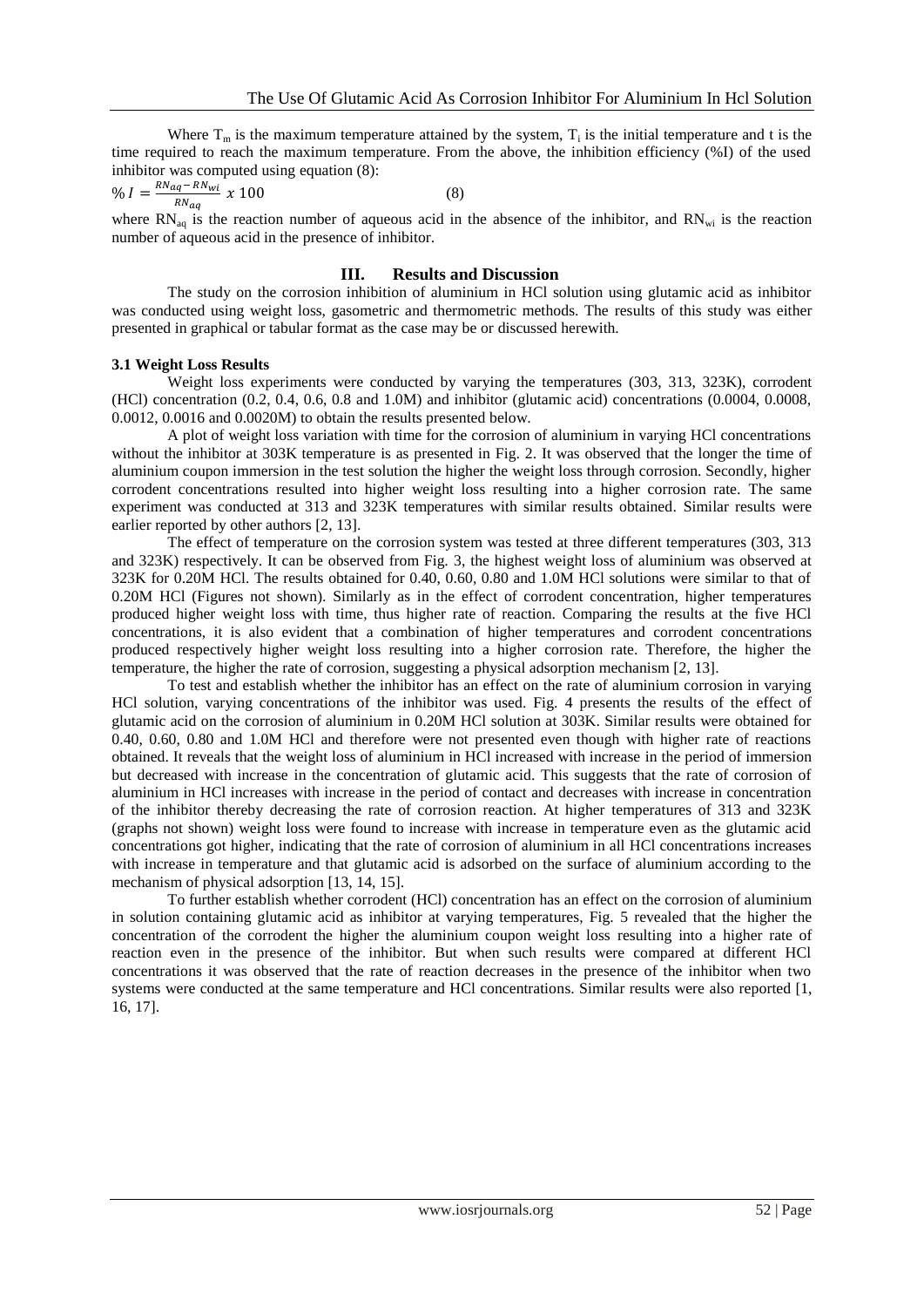

#### 3. 2 Gasometric Results

The acidic corrosion of aluminium is characterised by evolution of hydrogen and the rate of corrosion is proportional to the amount of hydrogen gas evolved [18]. Gasometric experiments were carried out at 303, 313 323K respectively by varying the corrodent (0.20, 0.40, 0.60. 0.80 and 1.0M) and inhibitor concentrations (4 to 20 x  $10^{-4}$ M) respectively. From the volume of hydrogen gas evolved per minute, Figs. 6, 7, 8 and 9 resulted by plotting the volume of gas evolved against time in order to establish its corrosion rate.

It can be observed from Fig. 6 that the higher the corrodent concentration the higher the volume of gas evolved per minute at 303K. Similar results were obtained at higher temperatures of 313 and 323K respectively. Fig. 7 presents the results of the effect of temperature variation in the absence of glutamic acid in 0.20M HCl solution. It is evident that higher temperature of 323K provided higher volume of hydrogen gas per minutes resulting into a higher rate of reaction. The same method was applied to 0.40, 0.60, 0.80 and 1.0M HCl concentrations with similar results obtained. Fig. 8 tried to establish the effect of glutamic acid in inhibiting aluminium corrosion in 0.20M HCl at 303K. As the concentration of the inhibitor increases lower volume of hydrogen gas was evolved per minute. Similar results were obtained when 0.40, 0.60, 0.80 and 1.0M HCl at 313 and 323K in the presence of glutamic acid systems were tested. To establish, regardless of temperature or corrodent concentration, the higher the volume of gas evolved per minutes the higher the rate of reaction (Fig. 9). Similar results were obtained from the weight loss experiments. It is also evident from the plots that there is an abrupt increase in the volume of hydrogen gas evolved after the first five minutes. This may be attributed to the reaction of the oxide layer with the HCl solution [19].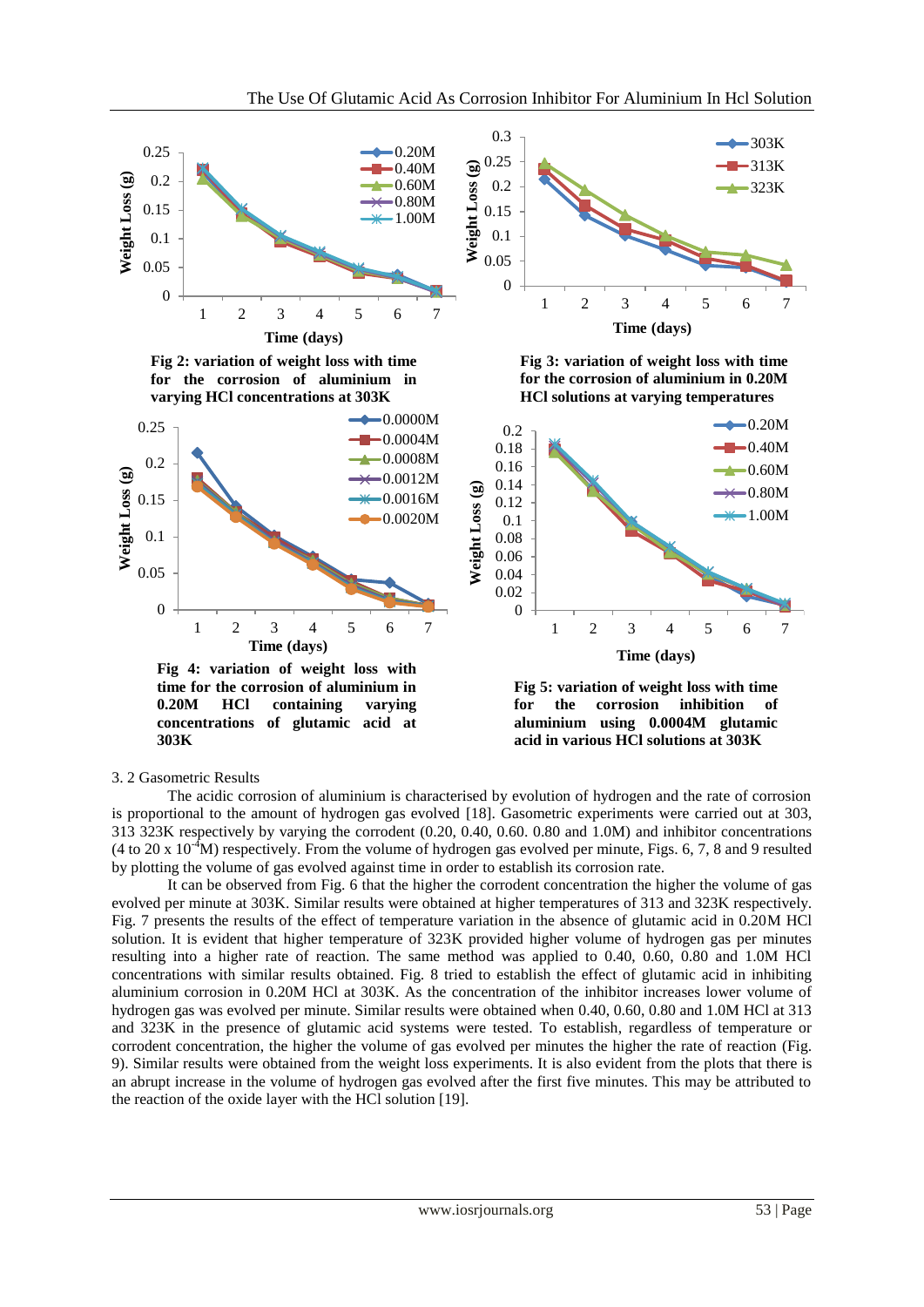

# 3.3 Thermometric Results

Thermometric methods were conducted by studying the effects of corrodent and inhibitor variation on the corrosion of aluminium at room temperature. Fig. 10 shows the variation of temperature with time for the corrosion of aluminium in varying HCl solutions. From the figure it can be seen that higher reaction temperatures were obtained as the concentration of HCl increases, suggesting an increase in corrosion rate. While in the presence of glutamic acid, the same trend of increase in reaction rate was observed as the concentration of HCl increases but the rate was comparably lower (Fig. 11). Thirdly, in trying to establish the inhibitive effect of varying concentration of glutamic acid in HCl, it was observed from Fig. 12 that an increase in glutamic acid concentration decreases the reaction temperature and hence decreases the rate of reaction [8].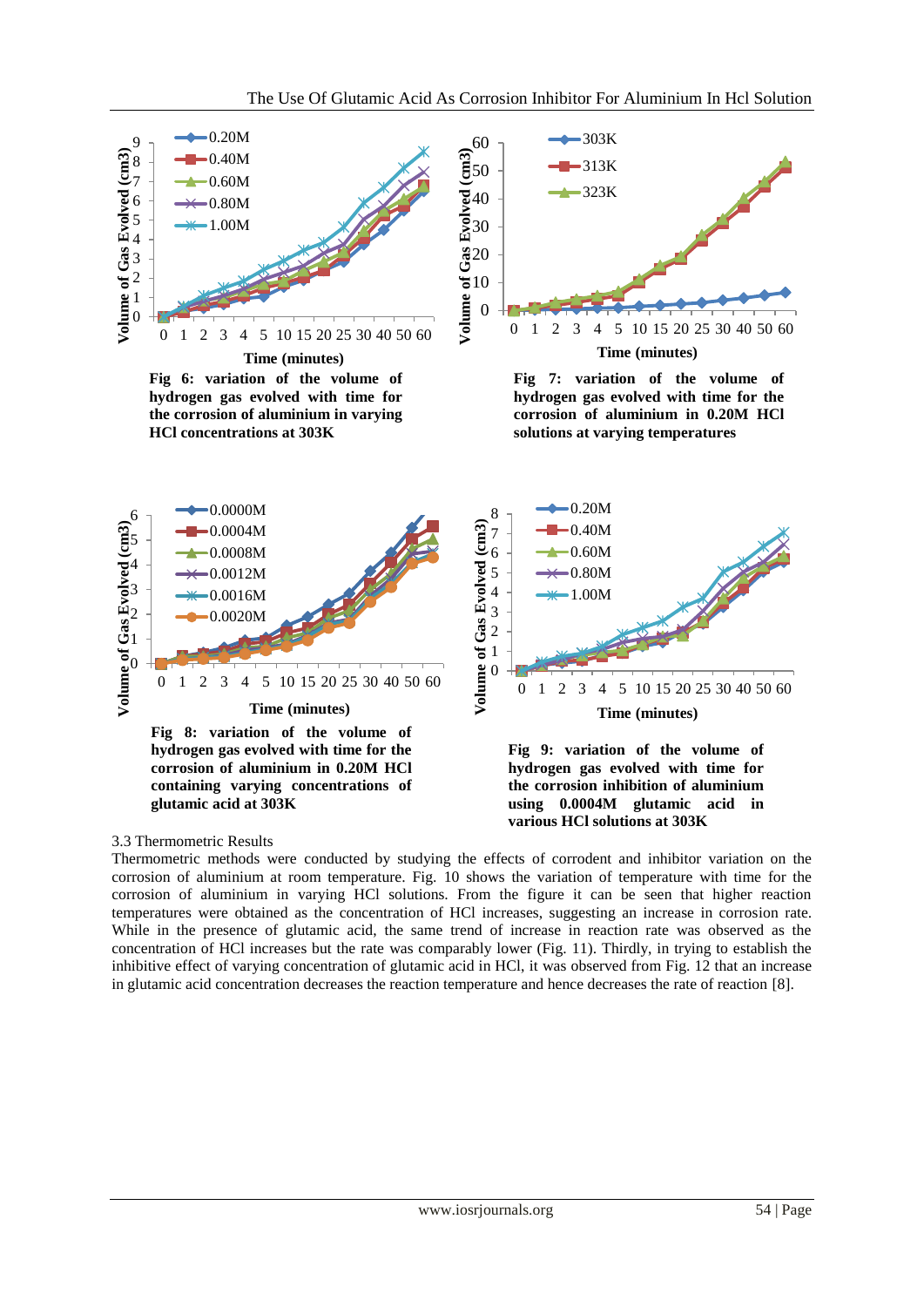

**time for the corrosion inhibition of aluminium using 0.0004M glutamic acid in various HCl solutions**

# **3.4 Kinetic Consideration**

It has been established by many researchers [6, 8, 9, 19] reported that most corrosion reactions obey the first order kinetic model. To further establish that with respect to the current study, equation (9) was used where  $k_1$  is the first order reaction rate constant and t is the time in days:

$$
-\log(weight \text{ loss}) = \frac{k_1 t}{2.303} \tag{9}
$$

The plots of  $-\log$  (weight loss) versus time (in the presence and absence of glutamic acid) were linear (with almost unity values for  $R^2$ ) confirming that a first order kinetic is applicable to the corrosion of aluminium in the presence and absence of glutamic acid. Also the half life of a first order reaction is related to the rate constant according to equation (10):

$$
t_{1/2} = \frac{0.693}{K_1} \tag{10}
$$

Values of the half life and rate constants obtained from the slopes of the kinetic plots are presented in the TABLE 1. The results revealed that the half lives of aluminium in the presence of glutamic acid were higher than those without glutamic acid indicating that the inhibitors increased the half life of aluminium in HCl solution. Secondly, it was also observed that the higher the glutamic acid concentration the higher the half life values. Thirdly, both temperature and HCl concentrations were found to affect the half life values, as can be seen from the TABLE 1, decrease in half lives were recorded as the concentration of HCl and temperatures were higher.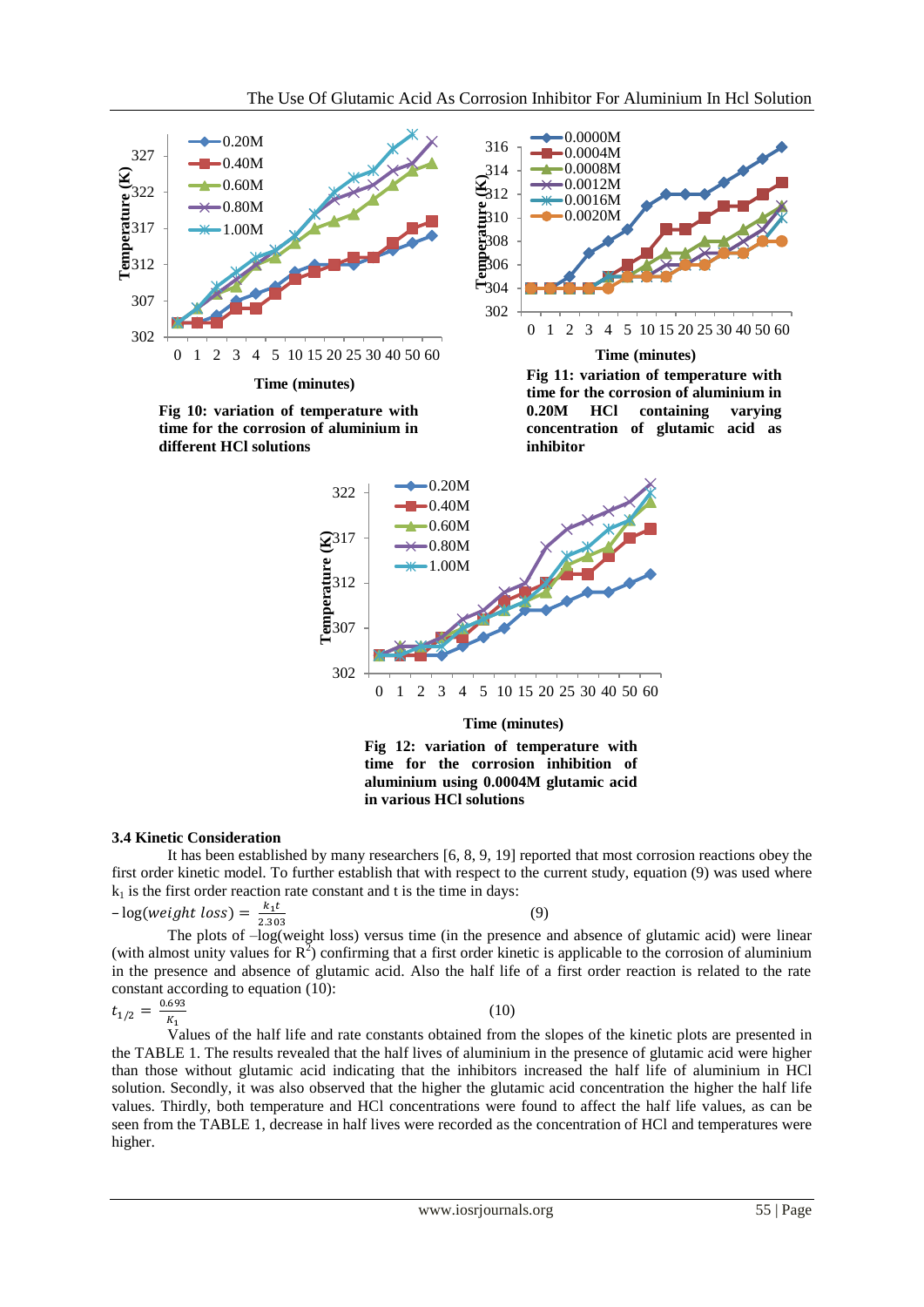| <b>INHIBITOR CONC.</b> |                          | 0.0000M        |           | 0.0004M |           |                | 0.0008M   |                | 0.0012M   |                | 0.0016M   | 0.0020M        |           |
|------------------------|--------------------------|----------------|-----------|---------|-----------|----------------|-----------|----------------|-----------|----------------|-----------|----------------|-----------|
|                        | <b>KINETIC PARAMETER</b> | $\mathbf{k}_1$ | $t_{1/2}$ | $k_1$   | $t_{1/2}$ | $\mathbf{k}_1$ | $t_{1/2}$ | k <sub>1</sub> | $t_{1/2}$ | $\mathbf{k}_1$ | $t_{1/2}$ | $\mathbf{k}_1$ | $t_{1/2}$ |
|                        | <b>0.20M HCl</b>         | 0.49           | 1.41      | 0.48    | 1.43      | 0.48           | 1.45      | 0.47           | 1.46      | 0.47           | 1.48      | 0.45           | 1.54      |
|                        | <b>0.40M HCl</b>         | 0.52           | 1.34      | 0.51    | 1.36      | 0.50           | 1.38      | 0.50           | 1.40      | 0.49           | 1.42      | 0.47           | 1.47      |
| 323K                   | <b>0.60M HCI</b>         | 0.54           | 1.29      | 0.53    | 1.30      | 0.52           | 1.33      | 0.51           | 1.35      | 0.51           | 1.36      | 0.48           | 1.43      |
|                        | <b>0.80M HCI</b>         | 0.55           | 1.26      | 0.54    | 1.28      | 0.54           | 1.29      | 0.53           | 1.32      | 0.52           | 1.33      | 0.51           | 1.35      |
|                        | <b>1.00M HCl</b>         | 0.57           | 1.21      | 0.56    | 1.24      | 0.55           | 1.26      | 0.55           | 1.27      | 0.53           | 1.30      | 0.51           | 1.35      |
|                        | <b>0.20M HCl</b>         | 0.63           | 1.10      | 0.62    | 1.12      | 0.61           | 1.13      | 0.60           | 1.15      | 0.59           | 1.17      | 0.57           | 1.22      |
|                        | <b>0.40M HCl</b>         | 0.64           | 1.09      | 0.63    | 1.10      | 0.62           | 1.12      | 0.61           | 1.14      | 0.60           | 1.16      | 0.57           | 1.21      |
| 313K                   | <b>0.60M HCI</b>         | 0.65           | 1.07      | 0.64    | 1.09      | 0.62           | 1.11      | 0.61           | 1.13      | 0.60           | 1.15      | 0.59           | 1.18      |
|                        | 0.80M HCl                | 0.65           | 1.06      | 0.64    | 1.08      | 0.64           | 1.09      | 0.62           | 1.11      | 0.61           | 1.13      | 0.60           | 1.15      |
|                        | <b>1.00M HCl</b>         | 0.67           | 1.03      | 0.67    | 1.04      | 0.66           | 1.05      | 0.64           | 1.09      | 0.64           | 1.09      | 0.62           | 1.12      |
| 303K                   | <b>0.20M HCI</b>         | 0.72           | 0.96      | 0.71    | 0.98      | 0.70           | 0.99      | 0.69           | 1.01      | 0.68           | 1.02      | 0.65           | 1.07      |
|                        | <b>0.40M HCl</b>         | 0.74           | 0.94      | 0.73    | 0.95      | 0.71           | 0.97      | 0.70           | 0.99      | 0.69           | 1.00      | 0.67           | 1.04      |
|                        | <b>0.60M HCI</b>         | 0.76           | 0.91      | 0.75    | 0.93      | 0.74           | 0.94      | 0.71           | 0.97      | 0.69           | 1.00      | 0.67           | 1.04      |
|                        | <b>0.80M HCI</b>         | 0.78           | 0.89      | 0.75    | 0.92      | 0.75           | 0.93      | 0.74           | 0.94      | 0.71           | 0.97      | 0.67           | 1.04      |
|                        | <b>1.00M HCl</b>         | 0.77           | 0.90      | 0.75    | 0.92      | 0.74           | 0.94      | 0.74           | 0.94      | 0.72           | 0.96      | 0.67           | 1.03      |

**Table 1: Kinetic parameters for the corrosion inhibition of aluminium in HCl solution using glutamic acid as inhibitor**

### **3.5 Corrosion rate and inhibition efficiencies**

To further establish the results of this study, values of corrosion rate and percentage inhibition efficiencies of aluminium in HCl solution with or without glutamic acid as inhibitor using weight loss, gasometric and thermometric methods was conducted. The results are as presented in TABLES 2 and 3 respectively. From the results obtained it is evident that the corrosion rates increases with increase in HCl concentration, increases with increase in temperature but decreases with increasing glutamic acid concentrations in all methods tested. The results also indicate that values of corrosion rate for weight loss is higher than those of gasometric and thermometric in all tested systems implying that the instantaneous corrosion rate of glutamic acid is better than the average corrosion rate [8]. This finding arises from the fact that gasometric and thermometric methods measure instantaneous corrosion rate while weight loss measure average corrosion rate. The inhibition efficiency (which is inversely proportional to corrosion rate) for the use of glutamic acid on aluminium surface in HCl was also calculated for all three methods (weight loss, gasometric and thermometric). From the results obtained it is evident that the inhibition efficiency decreases with increase in HCl concentration, decreases with increase in temperature but increases with increasing glutamic acid concentrations in all methods tested. These results signify that the inhibitor is an adsorption and that the adsorption of the inhibitor on aluminium surface favours the mechanism of physical adsorption [16, 17].

|      | <b>INC</b>                                |      | 0.0000M |                          |     | 0.0004M |                          |     | 0.0008M |                                                                             |     | 0.0012M |                          |     | 0.0016M |                          |     | 0.0020M |      |
|------|-------------------------------------------|------|---------|--------------------------|-----|---------|--------------------------|-----|---------|-----------------------------------------------------------------------------|-----|---------|--------------------------|-----|---------|--------------------------|-----|---------|------|
|      |                                           |      |         |                          |     |         |                          |     |         | CRC WTL GSM TMM WTL GSM TMM WTL GSM TMM WTL GSM TMM WTL GSM TMM WTL GSM TMM |     |         |                          |     |         |                          |     |         |      |
|      | 0.20M                                     | -31  | 0.11    | 0.20                     | 2.1 | 0.09    | 0.15                     | 2.0 | 0.08    | 0.12                                                                        | 1.9 | 0.08    | 0.12                     | 1.8 | 0.07    | 0.10                     | 1.6 | 0.07    | 0.07 |
|      | 0.40M                                     | 30   | 0.11    | 0.23                     | 2.7 | 0.10    | 0.23                     | 2.2 | 0.09    | 0.20                                                                        | 2.0 | 0.08    | 0.12                     | 2.0 | 0.08    | 0.13                     | 1.7 | 0.07    | 0.10 |
| 303K | 0.60M                                     | 30   | 0.11    | 0.37                     | 2.9 | 0.10    | 0.28                     | 2.3 | 0.09    | 0.25                                                                        | 2.4 | 0.09    | 0.20                     | 2.3 | 0.09    | 0.13                     | 1.9 | 0.08    | 0.12 |
|      | 0.80M                                     | 32   | 0.13    | 0.42                     | 3.4 | 0.11    | 0.32                     | 2.4 | 0.10    | 0.27                                                                        | 2.4 | 0.09    | 0.20                     | 2.3 | 0.08    | 0.13                     | 2.4 | 0.08    | 0.12 |
|      | 1.00M                                     | 32   | 0.14    | 0.47                     | 3.8 | 0.12    | 0.33                     | 3.5 | 0.10    | 0.29                                                                        | 2.9 | 0.10    | 0.20                     | 2.6 | 0.09    | 0.15                     | 2.4 | 0.09    | 0.12 |
|      | 0.20M                                     | 35   | 0.85    | ٠                        | 3.2 | 0.78    |                          | 2.7 | 0.75    |                                                                             | 2.4 | 0.73    |                          | 2.8 | 0.70    |                          | 2.5 | 0.66    |      |
|      | 0.40M                                     | - 36 | 0.89    | ٠                        | 3.6 | 0.79    | $\overline{\phantom{a}}$ | 2.9 | 0.76    |                                                                             | 2.6 | 0.74    |                          | 3.0 | 0.70    | $\sim$                   | 2.8 | 0.68    |      |
| 313K | 0.60M                                     | -37  | 0.90    | $\overline{\phantom{a}}$ | 4.2 | 0.82    |                          | 2.9 | 0.78    |                                                                             | 2.6 | 0.75    |                          | 3.1 | 0.72    |                          | 2.9 | 0.68    |      |
|      | 0.80M                                     | 37   | 0.92    | $\overline{\phantom{a}}$ | 4.4 | 0.85    | $\blacksquare$           | 3.8 | 0.78    |                                                                             | 2.7 | 0.76    | $\overline{\phantom{a}}$ | 3.2 | 0.71    | $\overline{\phantom{a}}$ | 3.1 | 0.68    |      |
|      | 1.00M                                     | 39   | 0.94    | $\blacksquare$           | 4.6 | 0.87    | $\overline{\phantom{a}}$ | 4.1 | 0.84    |                                                                             | 2.8 | 0.82    |                          | 3.6 | 0.80    | $\overline{\phantom{a}}$ | 3.5 | 0.75    |      |
|      | 0.20M                                     | 43   | 0.89    | $\overline{\phantom{0}}$ | 3.4 | 0.83    |                          | 3.3 | 0.80    |                                                                             | 4.0 | 0.76    |                          | 3.7 | 0.71    |                          | 3.6 | 0.69    |      |
|      |                                           | 43   | 0.91    | $\overline{\phantom{a}}$ | 5.1 | 0.84    | $\overline{a}$           | 3.4 | 0.81    |                                                                             | 4.2 | 0.78    |                          | 3.9 | 0.75    |                          | 3.8 | 0.72    |      |
|      | $\sum_{n=0}^{\infty} \frac{0.40M}{0.60M}$ | 47   | 0.91    | $\overline{\phantom{a}}$ | 6.5 | 0.85    | $\blacksquare$           | 3.7 | 0.81    |                                                                             | 4.5 | 0.78    |                          | 3.9 | 0.75    | $\overline{\phantom{a}}$ | 3.8 | 0.74    |      |
|      | 0.80M                                     | 48   | 0.93    | $\blacksquare$           | 7.4 | 0.85    | $\overline{\phantom{a}}$ | 4.3 | 0.83    |                                                                             | 4.5 | 0.81    | $\overline{\phantom{a}}$ | 4.9 | 0.77    | $\overline{\phantom{a}}$ | 4.2 | 0.74    |      |
|      | 1.00M                                     | .51  | 0.94    |                          | 7.8 | 0.88    |                          | 4.6 | 0.86    |                                                                             | 4.5 | 0.83    |                          | 5.5 | 0.79    | $\overline{\phantom{a}}$ | 4.8 | 0.75    |      |
|      |                                           |      |         |                          |     |         |                          |     |         | * The corrosion rate values for weight loss is multiplied by $10^{-5}$      |     |         |                          |     |         |                          |     |         |      |

Table 2: Corrosion rates (gh<sup>-1</sup>cm<sup>-2</sup>) of aluminium in HCl solution containing various concentrations of **glutamic acid at varying temperature**

www.iosrjournals.org 56 | Page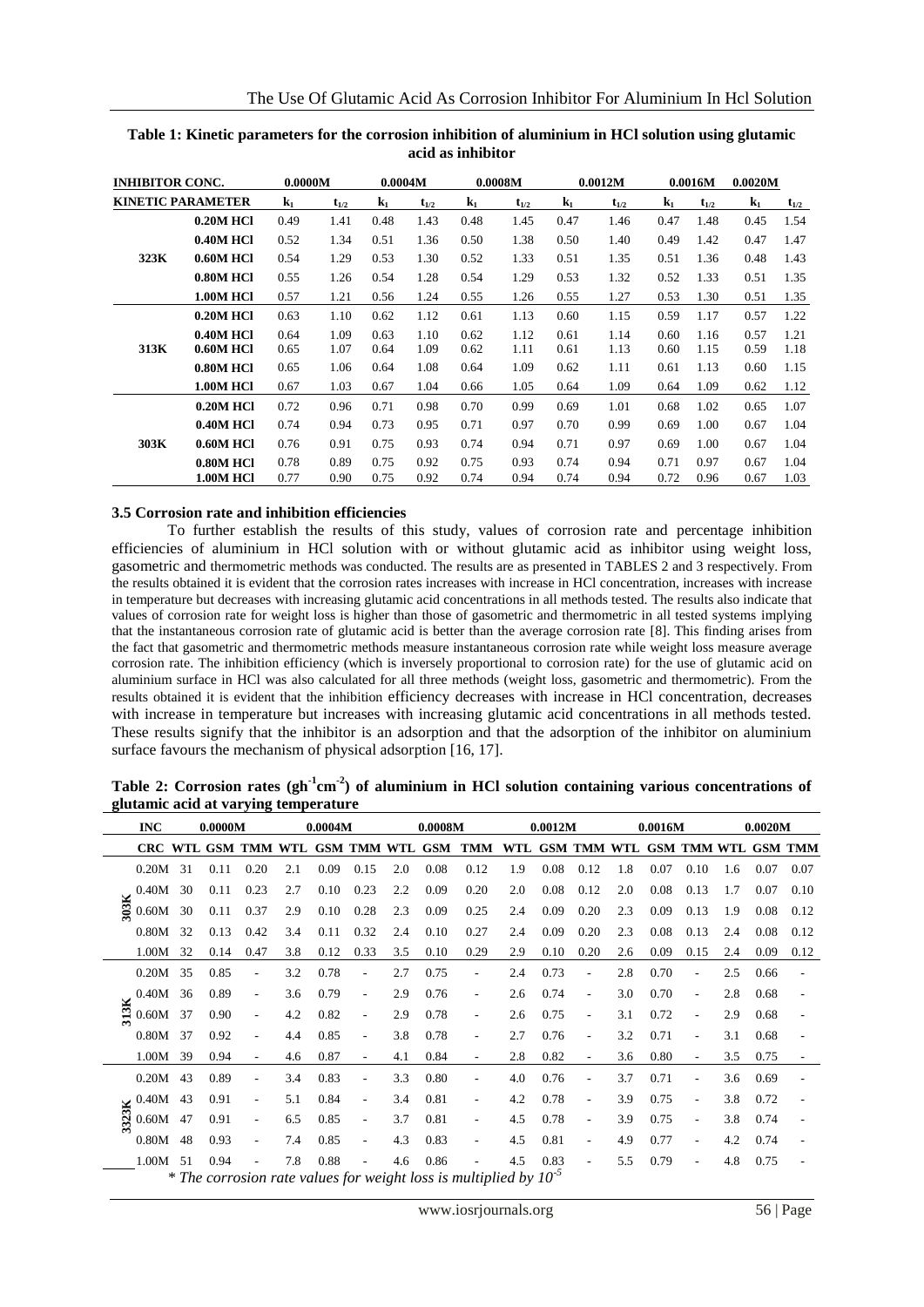Key: INC (Inhibitor Concentration), CRC (Corrodent Concentration), WTL (Weight Loss), GSM (Gasometric), TMM (Thermometric)

**Table 3: Percentage Inhibition Efficiencies of aluminium in HCl solution containing various concentrations of glutamic acid at varying temperature**

|      | <b>INC</b> |       | 0.0004M    |                          |            | 0.0008M    |                              |       | 0.0012M     |                          |       | 0.0016M    |                          |       | 0.0020M     |                          |
|------|------------|-------|------------|--------------------------|------------|------------|------------------------------|-------|-------------|--------------------------|-------|------------|--------------------------|-------|-------------|--------------------------|
|      | <b>CRC</b> | WTL   | <b>GSM</b> | TMM                      | <b>WTL</b> | <b>GSM</b> | <b>TMM</b>                   | WTL   |             | <b>GSM TMM</b>           | WTL   | <b>GSM</b> | <b>TMM</b>               | WTL   | <b>GSM</b>  | <b>TMM</b>               |
|      | 0.20M      | 12.16 | 14.62      | 25.00                    | 16.86      | 22.31      | 41.67                        | 18.30 |             | 30.00 51.67              | 20.05 | 31.54      | 52.00                    | 20.54 | 33.85       | 66.67                    |
|      | 0.40M      | 10.63 | 16.18      | 24.00                    | 16.28      | 21.32      | 34.29                        | 18.10 |             | 28.68 50.00              | 20.01 | 33.09      | 42.86                    | 22.09 | 36.03       | 65.14                    |
| 303K | 0.60M      | 9.78  | 13.33      | 22.73                    | 12.53      | 16.30      | 36.82                        | 15.27 |             | 20.00 45.45              | 18.02 | 23.70      | 49.09                    | 20.05 | 26.67       | 58.18                    |
|      | 0.80M      | 9.60  | 14.00      | 23.00                    | 12.55      | 24.00      | 31.00                        | 14.64 | 27.33 42.00 |                          | 16.96 | 34.00      | 48.00                    |       | 18.54 35.33 | 56.00                    |
|      | 1.00M      | 8.77  | 17.06      | 22.71                    | 13.80      | 28.24      | 30.43                        | 13.90 | 30.00       | 41.14                    | 16.46 | 33.53      | 47.86                    | 17.88 | 39.41       | 55.00                    |
|      | 0.20M      | 4.75  | 7.19       | $\overline{\phantom{a}}$ | 7.74       | 11.71      | $\overline{\phantom{a}}$     | 9.32  | 14.93       | $\overline{\phantom{a}}$ | 11.06 | 22.85      | ٠                        | 13.14 | 26.68       | $\overline{\phantom{a}}$ |
|      | 0.40M      | 4.63  | 7.10       | $\overline{\phantom{a}}$ | 7.57       | 14.46      | $\qquad \qquad \blacksquare$ | 8.81  | 16.90       | $\overline{\phantom{a}}$ | 11.06 | 21.13      | $\overline{\phantom{a}}$ |       | 12.78 25.92 | $\overline{\phantom{a}}$ |
| 313K | 0.60M      | 3.98  | 6.94       | $\overline{\phantom{a}}$ | 6.67       | 14.01      | $\overline{\phantom{a}}$     | 7.50  | 17.05       | $\overline{\phantom{a}}$ | 10.10 | 20.55      | $\overline{\phantom{a}}$ |       | 12.78 24.98 | $\overline{\phantom{a}}$ |
|      | 0.80M      | 3.97  | 6.00       | $\overline{\phantom{a}}$ | 5.95       | 14.53      | $\overline{\phantom{a}}$     | 7.49  | 17.44       | $\overline{\phantom{a}}$ | 9.86  | 22.43      | $\overline{\phantom{a}}$ | 11.86 | 28.25       | $\overline{\phantom{a}}$ |
|      | 1.00M      | 3.46  | 5.78       | $\overline{\phantom{a}}$ | 5.05       | 10.22      | $\overline{\phantom{a}}$     | 6.76  | 12.44       | ٠                        | 9.68  | 14.76      | $\overline{\phantom{a}}$ |       | 11.18 19.64 | $\overline{\phantom{a}}$ |
|      | 0.20M      | 3.48  | 4.29       | $\overline{\phantom{a}}$ | 4.93       | 10.50      | $\overline{a}$               | 6.73  | 14.90       | $\overline{\phantom{a}}$ | 9.02  | 19.87      | $\overline{\phantom{a}}$ | 10.78 | 22.77       | $\overline{\phantom{a}}$ |
|      | 0.40M      | 3.27  | 11.08      | $\overline{\phantom{a}}$ | 4.26       | 10.48      | $\overline{\phantom{a}}$     | 6.21  | 13.51       | $\overline{\phantom{a}}$ | 8.84  | 17.83      | $\overline{\phantom{a}}$ | 10.66 | 20.77       | $\overline{\phantom{a}}$ |
| 323K | 0.60M      | 3.24  | 9.59       | $\overline{\phantom{a}}$ | 4.22       | 10.17      | $\overline{a}$               | 5.97  | 12.61       | $\overline{\phantom{a}}$ | 8.49  | 17.44      | $\overline{\phantom{a}}$ | 10.53 | 22.30       | $\overline{\phantom{a}}$ |
|      | 0.80M      | 2.97  | 7.54       | $\overline{\phantom{a}}$ | 3.90       | 10.06      | $\overline{\phantom{a}}$     | 5.42  | 12.31       | $\overline{\phantom{a}}$ | 7.98  | 16.71      | $\overline{\phantom{a}}$ | 10.40 | 20.22       | $\overline{\phantom{a}}$ |
|      | 1.00M      | 2.63  | 6.84       |                          | 3.50       | 8.27       | $\overline{\phantom{a}}$     | 5.25  | 11.03       | ٠                        | 7.35  | 15.66      |                          | 9.94  | 19.57       |                          |

Key: INC (Inhibitor Concentration), CRC (Corrodent Concentration), WTL (Weight Loss), GSM (Gasometric), TMM (Thermometric)

# **3.6 Thermodynamic considerations**

# **3.6.1 Effect of temperature**

In order to study the effect of temperature on the corrosion of aluminium in varying concentrations of HCl containing various concentrations of glutamic acid, the Arrhenius equation (10) was used:

$$
CR = A exp^{(\frac{-E_a}{RT})}
$$

Taking logarithm of both sides at a particular temperature gives equation (11), while at two different temperatures gives equation (12):

(10)

| $\log(CR) = logA - \frac{E_a}{2.303}RT$                                                             |  |
|-----------------------------------------------------------------------------------------------------|--|
| $\log\left(\frac{CR_2}{CR_1}\right) = \frac{E_a}{2.303R}\left(\frac{1}{T_1} - \frac{1}{T_2}\right)$ |  |

Where CR<sub>1</sub> and CR<sub>2</sub> are the corrosion rates of aluminium at temperatures T<sub>1</sub> (303K) and T<sub>2</sub> (323K) respectively,  $E_a$  is the activation energy and R is the g constant. Calculated values of activation energy using equation (12) are presented in TABLE 4. Effect of corrodent concentration and inhibitor concentrations were taken into consideration. It was observed that the values obtained in the presence of the inhibitor were all greater than those without inhibitor at all systems tested, indicating that the inhibitor increases the activation energy and thereby decreasing the rate of reaction. It was also observed that, as the concentration of the inhibitor increases there is an increase in activation energy, also as the concentration of HCl increases the activation energy decreases thereby increasing the rate of corrosion. It can also be observed from TABLE 4 that the activation energies are less than the threshold value of 80KJ/mol which is required for the mechanism of chemical adsorption. Therefore the adsorption of glutamic acid on the surface of aluminium is consistent with the mechanism of physical adsorption [19].

The heat of adsorption  $Q_{ads}$  of glutamic acid on the surface of aluminium in HCl solution was calculated using equation (13):

$$
Q_{ads} = 2.303R \left[ \log \left( \frac{\vartheta_2}{1 - \vartheta_2} \right) - \log \left( \frac{\vartheta_1}{1 - \vartheta_1} \right) \right] x \frac{r_1 x r_2 K}{r_2 - r_1 \text{ mols}} \tag{13}
$$

Where  $Q_{ads}$  is the heat of adsorption of the glutamic acid on the surface of aluminium, R is the gas constant,  $\theta_1$  and  $\theta_2$  are the degrees of surface coverage of glutamic acid at 303K (T<sub>1</sub>) and 323K (T<sub>2</sub>) respectively. Calculated values of  $Q_{ads}$  are also presented in TABLE 4. These values were all negative and tend to decrease with HCl concentration and increase with glutamic acid concentration indicating that the adsorption of glutamic acid on the surface of aluminium in HCl is in all cases tested exothermic.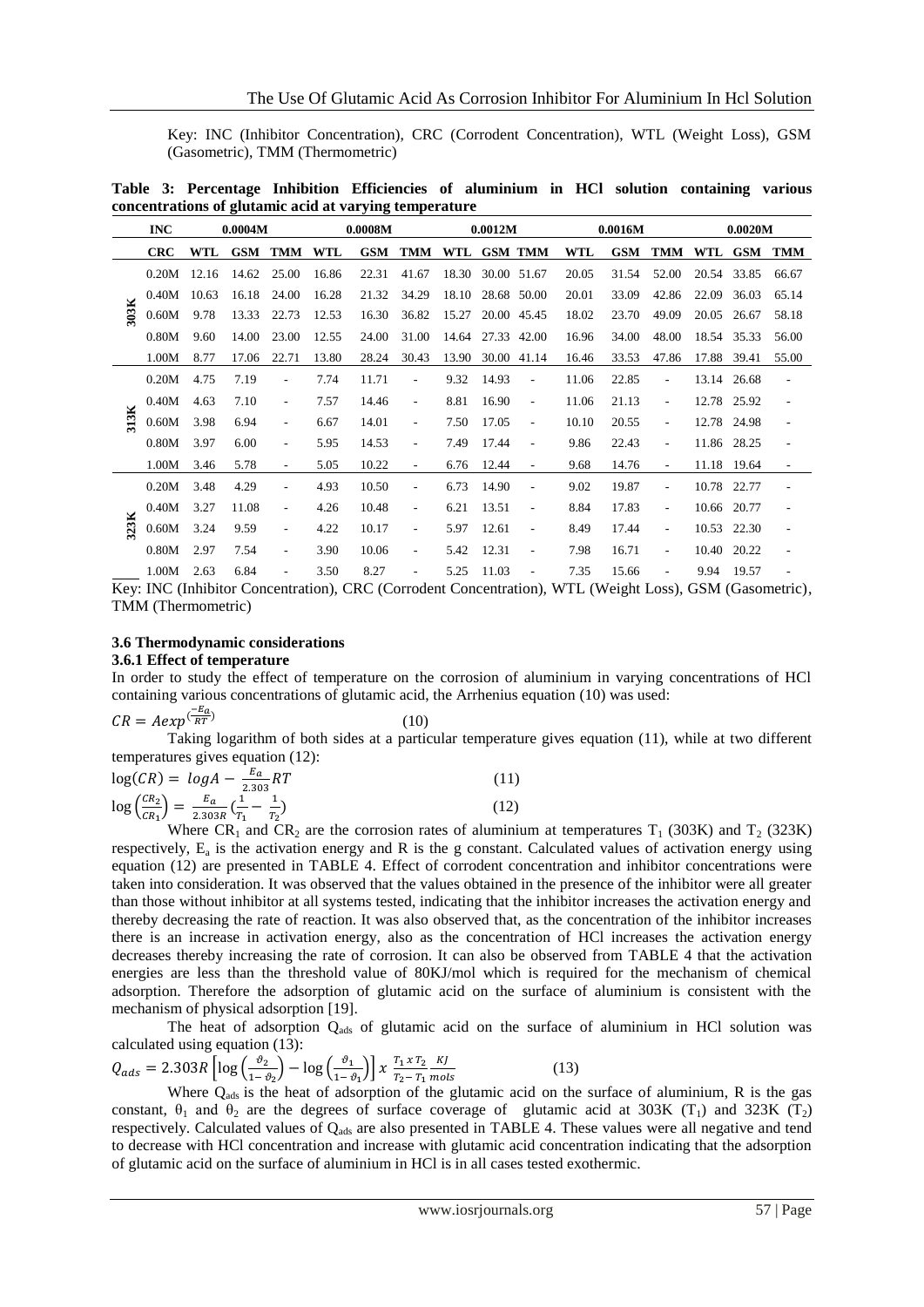| Inhibitor<br>Conc. | 0.0000M           |           |                   | 0.0004M   |             | 0.0008M   |             | 0.0012M   | 0.0016M     |           |                   | 0.0020M   |
|--------------------|-------------------|-----------|-------------------|-----------|-------------|-----------|-------------|-----------|-------------|-----------|-------------------|-----------|
| Corrodent<br>Conc. | ${\bf E}_{\bf a}$ | $Q_{ads}$ | ${\bf E}_{\bf a}$ | $Q_{ads}$ | ${\bf E_a}$ | $Q_{ads}$ | ${\bf E_a}$ | $Q_{ads}$ | ${\bf E_a}$ | $Q_{ads}$ | ${\bf E}_{\bf a}$ | $Q_{ads}$ |
| 0.20M              | $-55.30$          | 0.00      | $-54.98$          | $-41.58$  | $-47.02$    | $-46.57$  | $-28.68$    | $-48.10$  | $-26.64$    | $-48.27$  | -24.86            | -49.79    |
| 0.40M              | $-52.51$          | 0.00      | $-52.48$          | $-36.87$  | $-37.14$    | $-36.98$  | $-25.28$    | $-42.05$  | $-22.57$    | $-42.78$  | $-20.63$          | $-49.11$  |
| 0.60M              | $-42.13$          | 0.00      | $-32.66$          | $-36.47$  | $-27.25$    | $-39.61$  | $-23.66$    | $-36.61$  | $-20.51$    | $-40.93$  | $-19.59$          | $-41.83$  |
| 0.80M              | $-22.08$          | 0.00      | $-14.86$          | $-34.56$  | $-16.99$    | $-36.60$  | $-15.12$    | $-36.03$  | $-13.34$    | $-33.57$  | $-11.12$          | -31.41    |
| 1.00M              | $-16.78$          | 0.00      | $-12.49$          | $-34.08$  | $-8.52$     | $-34.36$  | $-5.45$     | $-33.54$  | $-11.23$    | $-33.22$  | -10.18            | $-30.69$  |

**Table 4: Some adsorption parameters for the inhibition of the corrosion of aluminium in varying HCl solution by glutamic acid**

# **3.6.2 Entropy and enthalpy of adsorption**

In order to calculate some other thermodynamic parameters for the adsorption (ΔS<sub>ads</sub> and ∆H<sub>ads</sub>) of glutamic acid on aluminium surface, the transition state equation (13) was used:

| $\log\left(\frac{CR}{T}\right) = \log\left(\frac{R}{Nh}\right) + \frac{\Delta S_{ads}}{2.303R} - \frac{\Delta H_{ads}}{2.303RT}$ |  |  |
|----------------------------------------------------------------------------------------------------------------------------------|--|--|
|                                                                                                                                  |  |  |

Where CR is the corrosion rate, T is absolute temperature, R is gas constant, N is Avogadros constant, h is planks constant, ∆S<sub>ads</sub> and ∆H<sub>ads</sub> are entropy and enthalpy of adsorption. From this equation (13), a plot of log(CR/T) versus 1/T gave a straight line with a slope and intercept equal to -∆H<sub>ads</sub>/2.303R and [log(R/Nh) + ∆Sads/2.303R]. Values of ∆Sads and ∆Hads calculated from equation (13) are recorded in Table 5. The negative values of ∆Hads indicated that the corrosion of aluminium inhibited by glutamic acid is exothermic and decrease with increase in glutamic acid concentration but increases with HCl concentration increase, both suggesting a feasible reaction. It was also observed that  $Q_{ads}$ ,  $E_a$  and  $\Delta H_{ads}$  strongly correlated ( $R^2$  value of 0.9988). This can be explained with the fact that the enthalpy change of a reaction can be represented as in equation (14):  $\Delta H_{ads} = E_a + PdV$  (14)

For reactions involving liquids, dV is negligible implying that values of ∆H<sub>ads</sub> should be equivalent to those of  $E_a$  [6].

**Table 5: Enthalpy and entropy of adsorption of glutamic acid on the surface of aluminium in HCl solution**

| <b>INHIB CONC</b> | 0.0000M  |      | 0.0004M  |      |          | 0.0008M    |          | 0.0012M | 0.0016M  |      | 0.0020M       |            |
|-------------------|----------|------|----------|------|----------|------------|----------|---------|----------|------|---------------|------------|
| <b>CORR CONC</b>  | ΔH       | ΔS   | ΔH       | ΔS   | ΔH       | $\Delta S$ | ΔH       | ΔS      | ΔH       | ΔS   | ΔН            | $\Delta S$ |
| 0.20M             | $-10.68$ | 0.28 | $-46.35$ | 0.29 | $-44.21$ | 0.30       | $-42.90$ | 0.33    | $-28.69$ | 0.33 | $-28.00$ 0.34 |            |
| 0.40M             | $-11.91$ | 0.27 | $-59.82$ | 0.27 | $-48.32$ | 0.28       | $-41.31$ | 0.30    | $-25.34$ | 0.31 | $-24.51$ 0.32 |            |
| 0.60M             | $-12.52$ | 0.26 | $-57.56$ | 0.26 | $-42.76$ | 0.27       | $-31.45$ | 0.28    | $-25.20$ | 0.30 | $-23.65$ 0.31 |            |
| 0.80M             | $-14.44$ | 0.26 | $-47.39$ | 0.24 | $-32.73$ | 0.25       | $-28.06$ | 0.26    | $-25.16$ | 0.28 | $-22.86$ 0.29 |            |
| 1.00M             | $-16.12$ | 0.26 | $-42.20$ | 0.24 | $-31.75$ | 0.25       | $-26.27$ | 0.25    | $-24.44$ | 0.25 | $-22.58$      | 0.25       |

3.6.3 Free energy of Adsorption

The Gibb's free energy of adsorption of glutamic acid onto the surface of aluminium in HCl solution was calculated at three different temperatures using the Gibbs-Helmholtz equation (15):

 $\Delta G_{ads} = \Delta H_{ads} - T \Delta S_{ads}$  (15)

where ∆G<sub>ads</sub> is the free energy of glutamic acid adsorption onto aluminium surface, ∆H<sub>ads</sub> is the enthalpy of its adsorption and ∆S<sub>ads</sub> is the entropy of adsorption and T is the temperature (K). The calculated values of the free energy are as presented in table (6). From the results obtained the free energies were found to increase with temperature, decrease with inhibitor concentration and increase with corrodent concentration. However all these values are lower in actual value than the threshold of -40KJ/mol required for chemical adsorption. This indicates that the adsorption of glutamic acid onto the surface of aluminium is spontaneous and also supports the mechanism of physical adsorption [8].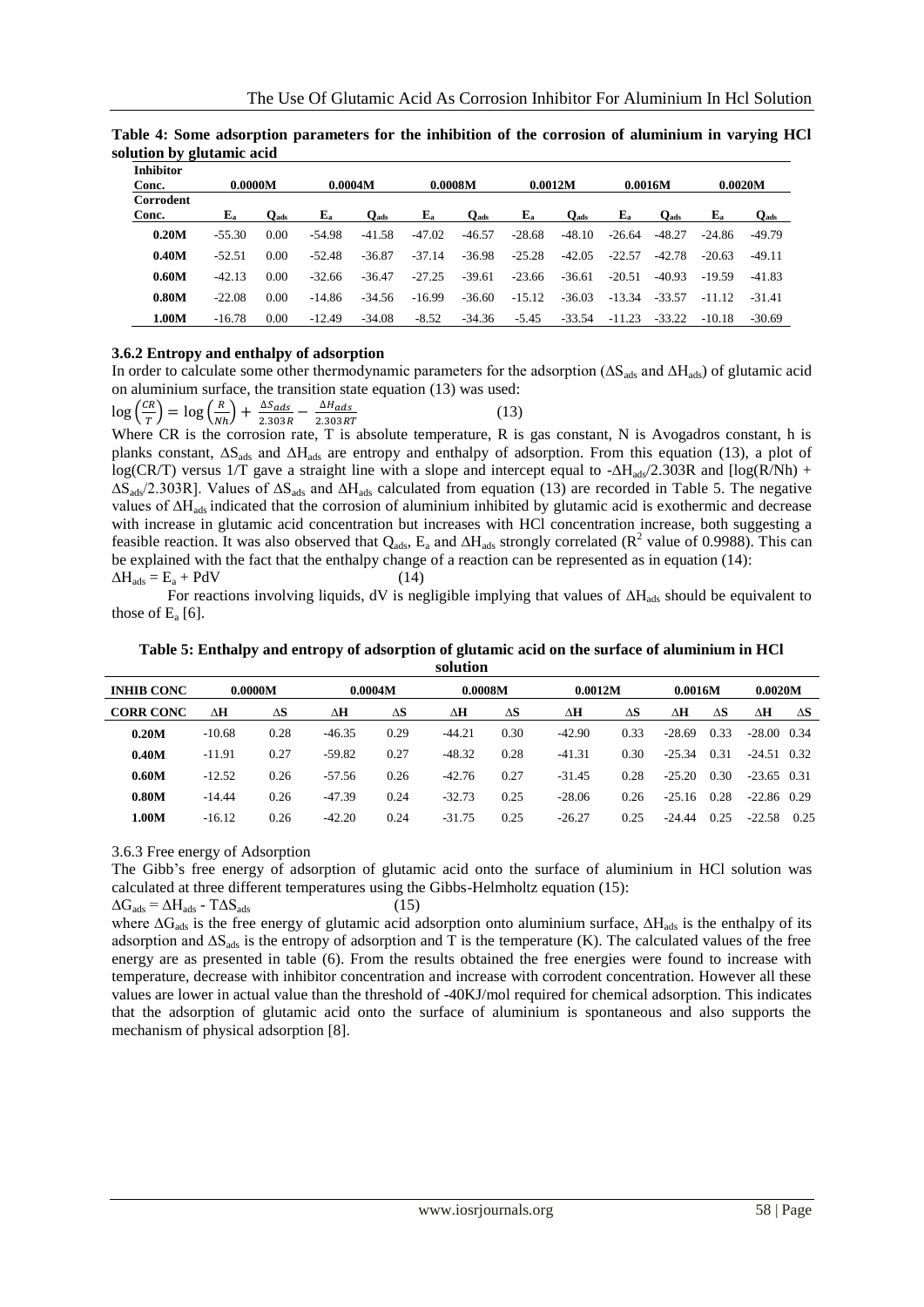|                       |                       | <b>TEMPERATURE</b> |           |           |  |  |  |  |
|-----------------------|-----------------------|--------------------|-----------|-----------|--|--|--|--|
| <b>CORRODENT CONC</b> | <b>INHIBITOR CONC</b> | 303K               | 313K      | 323K      |  |  |  |  |
|                       | 0.0000M               | $-94.67$           | $-97.44$  | $-100.21$ |  |  |  |  |
|                       | 0.0004M               | $-102.93$          | $-104.80$ | $-106.66$ |  |  |  |  |
| 0.20M                 | 0.0008M               | $-102.02$          | $-103.60$ | $-105.78$ |  |  |  |  |
|                       | 0.0012M               | $-101.10$          | $-103.41$ | $-105.73$ |  |  |  |  |
|                       | 0.0016M               | $-100.64$          | $-103.01$ | $-105.39$ |  |  |  |  |
|                       | 0.0020M               | $-100.13$          | $-102.58$ | $-105.03$ |  |  |  |  |
|                       | 0.0000M               | $-94.69$           | $-97.42$  | $-100.16$ |  |  |  |  |
|                       | 0.0004M               | $-103.96$          | $-105.42$ | $-106.88$ |  |  |  |  |
| 0.40M                 | 0.0008M               | $-102.60$          | $-104.39$ | $-106.18$ |  |  |  |  |
|                       | 0.0012M               | $-101.20$          | $-103.51$ | $-105.81$ |  |  |  |  |
|                       | 0.0016M               | $-100.58$          | $-103.06$ | $-105.54$ |  |  |  |  |
|                       | 0.0020M               | $-100.16$          | $-102.69$ | $-105.22$ |  |  |  |  |
|                       | 0.0000M               | $-94.72$           | $-97.34$  | $-99.95$  |  |  |  |  |
|                       | 0.0004M               | $-102.84$          | $-104.00$ | $-105.17$ |  |  |  |  |
| 0.60M                 | 0.0008M               | $-101.67$          | $-103.29$ | $-104.90$ |  |  |  |  |
|                       | 0.0012M               | $-100.94$          | $-102.77$ | $-104.60$ |  |  |  |  |
|                       | 0.0016M               | $-100.42$          | $-102.38$ | $-104.34$ |  |  |  |  |
|                       | 0.0020M               | $-99.91$           | $-102.04$ | $-104.16$ |  |  |  |  |
|                       | 0.0000M               | $-94.61$           | $-97.26$  | $-99.90$  |  |  |  |  |
|                       | 0.0004M               | $-102.98$          | $-104.81$ | $-106.65$ |  |  |  |  |
| 0.80M                 | 0.0008M               | $-101.70$          | $-103.97$ | $-106.25$ |  |  |  |  |
|                       | 0.0012M               | $-101.03$          | $-103.44$ | $-105.84$ |  |  |  |  |
|                       | 0.0016M               | $-100.47$          | $-102.96$ | $-105.44$ |  |  |  |  |
|                       | 0.0020M               | $-100.04$          | $-102.61$ | $-105.18$ |  |  |  |  |
|                       | 0.0000M               | $-94.56$           | $-97.15$  | $-99.74$  |  |  |  |  |
|                       | 0.0004M               | $-102.40$          | $-104.39$ | $-106.37$ |  |  |  |  |
| 1.00M                 | 0.0008M               | $-101.38$          | $-103.67$ | $-105.97$ |  |  |  |  |
|                       | 0.0012M               | $-100.67$          | $-103.13$ | $-105.58$ |  |  |  |  |
|                       | 0.0016M               | $-100.25$          | $-102.75$ | $-105.26$ |  |  |  |  |
|                       | 0.0020M               | $-99.83$           | $-102.38$ | $-104.93$ |  |  |  |  |

# **Table 6: Gibb's free energy of adsorption of glutamic acid onto aluminium surface in HCl solution at varying temperatures**

# **3.6.4 Adsorption isotherm models**

Generally, four types of adsorptions may take place, involving organic molecules at the metal solution interface, namely; the electrolytic attraction between charged molecules and the charged metal, interaction of unshared electron pairs in the molecules with the metal, interaction of s electrons with metal and combination of the above [6]. These mechanisms are usually described by adsorption isotherms. The adsorption behaviour of glutamic acid was studied by fitting data obtained from degree of surface coverage to different adsorption isotherms including Langmuir, Temkin, Frumkin, Flory-Huggins and El-Awardy adsorption isotherms. The tests reveal that the adsorption of glutamic acid on aluminium surface is best described by Langmuir, El-Awardy, Frumkin and Flory-huggins adsorption isotherms in decreasing order based on plot correlation coefficient  $(R^2)$  values.

The adsorption behaviour of glutamic acid was studied by fitting the data obtained on the expression of Langmuir adsorption isotherm model as in equation (15):

$$
\frac{c}{\vartheta} = \frac{1}{K_{ads}} + C
$$
 (15)  
Taking logarithm of both sides yielded equation (16)

 $\log\left(\frac{c}{a}\right)$  $\frac{c}{s}$ ) = logC – log $K_{ads}$  (16)

where C is the concentration of the inhibitor in the sollution,  $\theta$  is the degree of surface coverage of the inhibitor, and  $K_{ads}$  is the equilibrium constant of adsorption. Using equation (16), a plot of log(C/ $\theta$ ) versus logC was found to be linear, indicating the application of the Langmuir model to the adsorption of glutamic acid on aluminium surface. Values of Langmuir adsorption parameters deduced from the slopes and intercept of the plots are presented in Table 7. From the results obtained, the slopes and values of  $R^2$  are very close to unity indicating that there is a strong adherence of the inhibitor adsorption to the assumption of Langmuir isotherm; mono layer adsorption and non interaction of adsorbed molecules [8].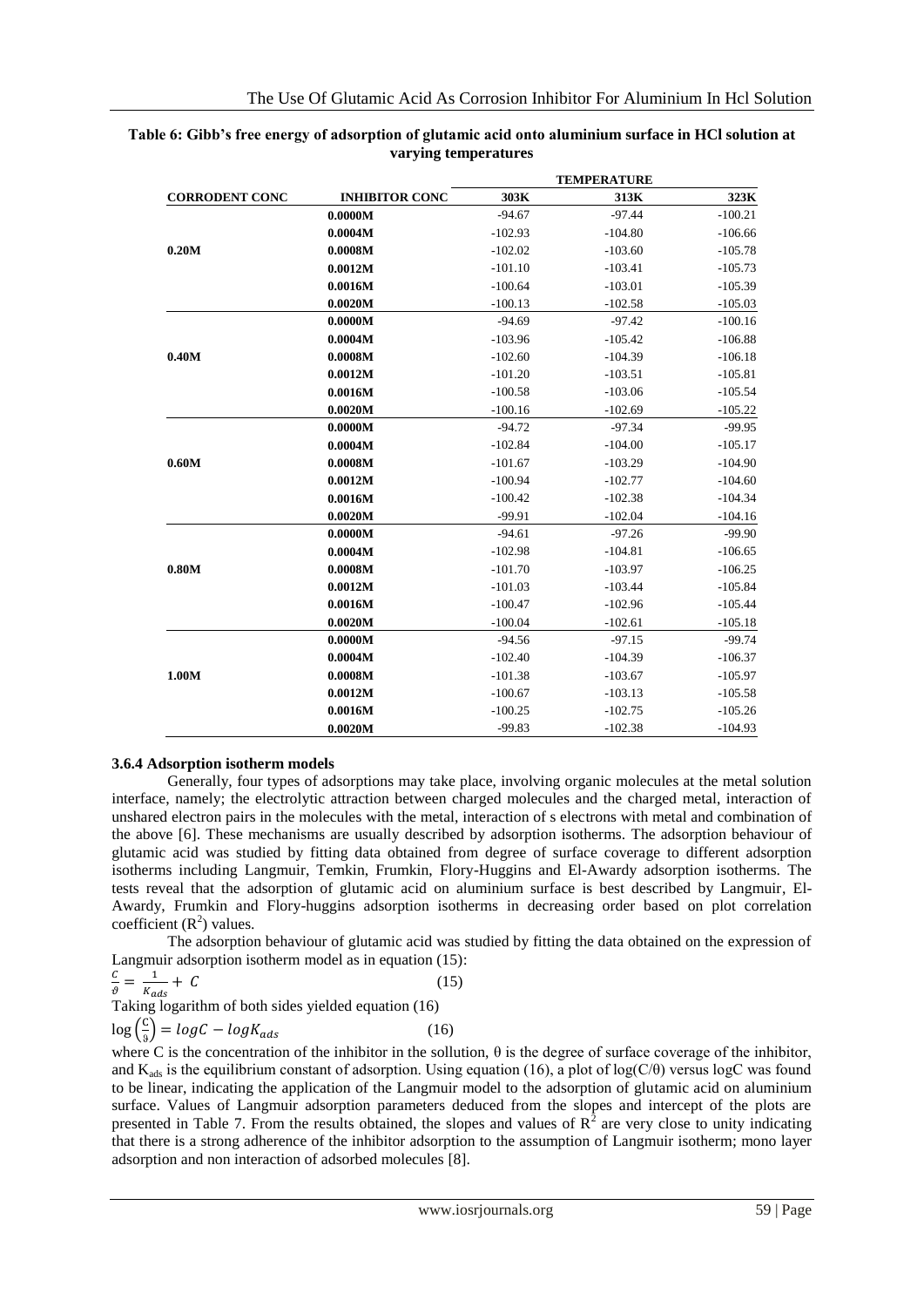According to Temkin adsorption isotherm, the degree of surface coverage  $(\theta)$  is related to the concentration of the inhibitor  $(C)$  in the bulk electrolyte according to equation (17):

 $exp(-2a\theta) = KC$  (17) Upon taking the logarithm of both sides and re-arranging, equation (18) and (19) resulted:  $\vartheta = \frac{-2.303 log K}{2 \pi} 2a$  $2.303logC$  $2a$  (18)  $-9 -ln\tilde{K}$  $\overline{\phantom{0}}$  $lnC$ (19)

 $2a$ Where K and a are the equilibrium constant of adsorption and Temkin interaction parameter. The plots of  $\theta$  versus logC were not linear and have a very low  $\mathbb{R}^2$  values indicating that the adsorption of the inhibitor was not consistent with the assumptions of temkin all conditions tested. Values of the adsorption parameters deduced from Temkin plots are recorded in Table 7.

The adsorption of glutamic acid on aluminium surface was also tested using Frumkin adsorption isotherm which can be expressed as in equation (20)

$$
log(C x \frac{\vartheta}{1-\vartheta}) = 2.303 log K + 2\alpha \vartheta
$$
\n(20)

 $\overline{2a}$ 

Where K is the adsorption-desorption equilibrium constant and  $\alpha$  is the lateral interaction term describing the molecular interaction in the adsorbed layer. A plot of log(C x θ/1-θ) versus θ was made, where K and  $\alpha$  values where obtained from the slope and intercept respectively. Values of Frumkin adsorption isotherm are also presented in Table 7. From the results, values of  $\alpha$  where found to be positive which also indicate the attractive behaviour of the inhibitor on the surface of aluminium which was found to decrease with increase in HCl concentration and increase with inhibitor concentration [19].

The values of *θ*/*C* in the plots (not shown) were evaluated directly from equation (21) determined from the weight loss data. It was found that the experimental data obtained within the temperature range (303, 313 and 323K) fits Flory–Huggins adsorption isotherm which is given by equation (21):

$$
log\left(\frac{\vartheta}{c}\right) = logK + xlog(1 - \vartheta)
$$
\n(21)

where  $\theta$  is the degree of surface coverage, x the number of inhibitor molecules occupying an active site (or the number of water molecules replaced by one molecule of glutamic acid), *K* the equilibrium constant of adsorption and *C* is the different concentrations of the systems studied. The plot of log (*θ*/*C)* versus log*(*1−*θ)* for Flory–Huggins' isotherm at 303K gave straight lines for aluminium in all concentrations of HCl in the presence of glutamic acid (inhibitor). Similar trend was observed at 313 and 323K respectively. Results from Table 7 shows that values of x decreases with increase in HCl concentration and also temperature. This clearly indicates that the rate of glutamic acid adsorption on the surface of the aluminium metal decreases with increase in temperature and HCl concentrations [10].

The plot of  $log(\theta/1 - \theta)$  against  $logC$  was made and straight lines were obtained which showed that the results obtained from the study also fitted into the El-Awady et al. thermodynamic-kinetic model which is given by equation (22):

$$
log\left(\frac{\vartheta}{1-\vartheta}\right) = logK + ylogC\tag{22}
$$

Where  $\theta$  is the degree of surface coverage of the inhibitor, K is the equilibrium constant of adsorption, 1/y represents the active sites on metal surface covered by inhibitor molecules [10]. The values of y is increasing or 1/y dcreasing as temperature and HCl concentration decreases. This also reveals that the number of active sites replaced by the inhibitor molecules decreases with increase in temperature and HCl concentrations. From the results obtained it is seen that K values increase with increase in temperature. Generally larger K values imply more efficient adsorption and hence a better inhibitor. Therefore the adsorption of glutamic acid on the surface of aluminium is retarded by increase in temperature supporting the mechanism of physical adsorption [19].

**Table 7: Adsorption isotherm model parameters for the adsorption of glutamic acid on aluminium surface in HCl solution at varying temperatures**

|          | Corrodent<br>(HCl) |                | 303K  |      |                | 313K     |      |                | 323K     |      |
|----------|--------------------|----------------|-------|------|----------------|----------|------|----------------|----------|------|
|          |                    | $\mathbb{R}^2$ | Slope | K    | $\mathbb{R}^2$ | Slope    | K    | $\mathbb{R}^2$ | Slope    | K    |
|          | 0.20M              | 0.91           | 0.75  | 0.73 | 0.97           | 0.36     | 0.20 | 0.99           | 0.39     | 1.07 |
|          | 0.40M              | 1.00           | 0.71  | 0.75 | 0.97           | 0.10     | 0.30 | 0.94           | 0.18     | 1.08 |
| Langmuir | 0.60M              | 0.99           | 0.55  | 0.81 | 0.99           | 0.28     | 0.41 | 1.00           | 0.76     | 1.09 |
|          | 0.80M              | 0.99           | 0.67  | 0.90 | 1.00           | 0.29     | 0.43 | 1.00           | 0.63     | 1.09 |
|          | 1.00M              | 0.99           | 0.68  | 0.93 | 1.00           | 0.38     | 0.52 | 1.00           | 0.64     | 1.17 |
|          |                    | $\mathbf{R}^2$ | a     | K    | $\mathbb{R}^2$ | A        | K    | $\mathbb{R}^2$ | a        | K    |
| Tenkin   | 0.20M              | 0.47           | 12.97 | 0.90 | 0.40           | $-64.69$ | 0.25 | 0.44           | $-45.88$ | 0.27 |
|          | 0.40M              | 0.77           | 9.84  | 0.33 | 0.28           | $-66.56$ | 0.16 | 0.32           | $-69.79$ | 0.19 |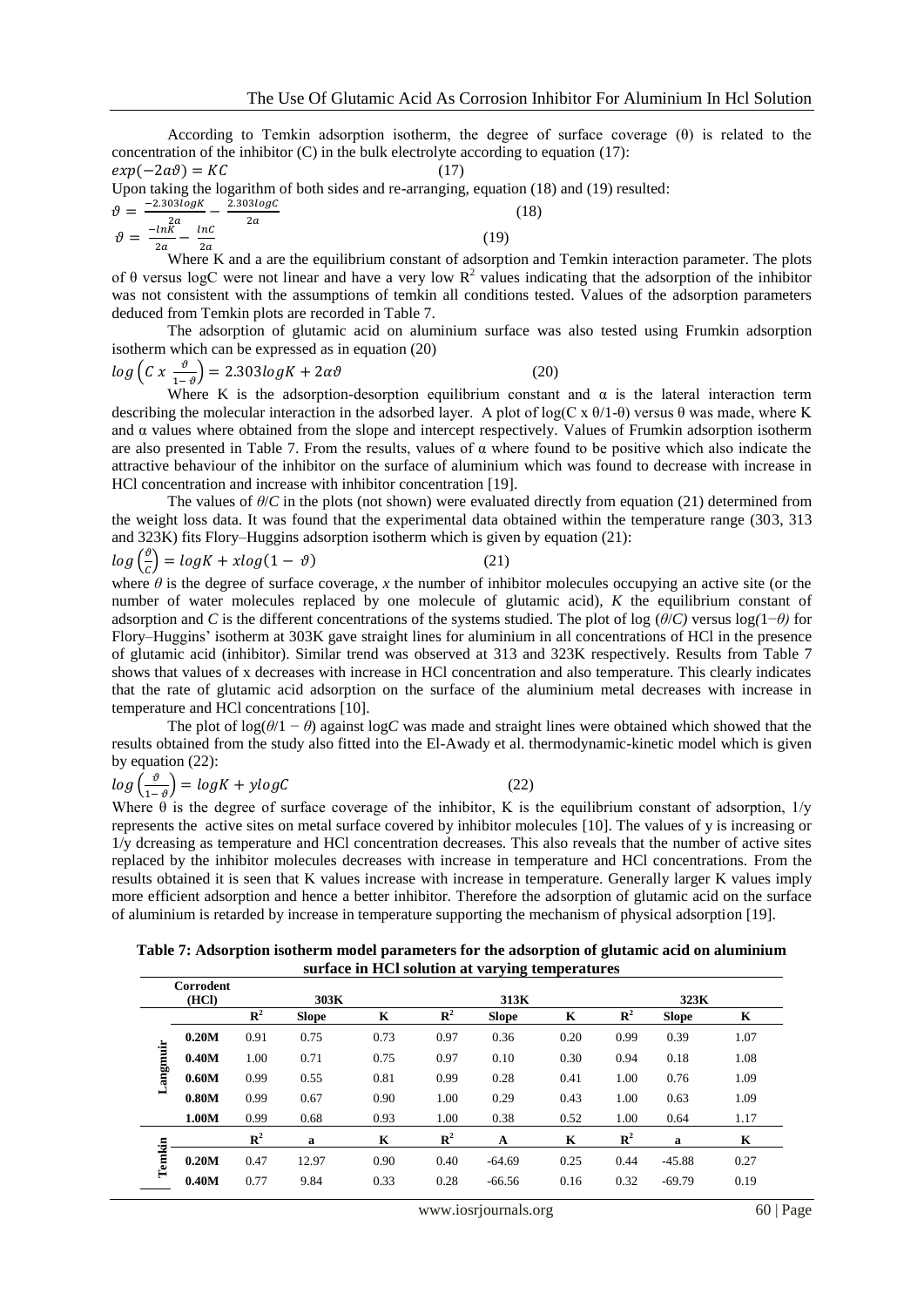|               | 0.60M | 0.55           | $-26.84$    | 0.35        | 0.36           | $-63.27$    | 0.22        | 0.75           | $-22.02$    | 0.51        |
|---------------|-------|----------------|-------------|-------------|----------------|-------------|-------------|----------------|-------------|-------------|
|               | 0.80M | 0.05           | $-26.72$    | 0.43        | 0.37           | $-68.54$    | 0.22        | 0.48           | $-48.79$    | 0.30        |
|               | 1.00M | 0.67           | $-24.82$    | 0.45        | 0.43           | $-60.93$    | 0.27        | 0.50           | $-46.62$    | 0.32        |
|               |       | $\mathbb{R}^2$ | $\alpha$    | $\mathbf K$ | $\mathbb{R}^2$ | A           | $\mathbf K$ | $\mathbb{R}^2$ | $\alpha$    | $\mathbf K$ |
|               | 0.20M | 0.68           | 4.22        | 0.01        | 0.96           | 9.16        | 0.00        | 0.98           | 7.12        | 0.00        |
| Frumkin       | 0.40M | 0.98           | 5.64        | 0.00        | 0.96           | 8.94        | 0.01        | 0.97           | 8.99        | 0.00        |
|               | 0.60M | 0.98           | 5.05        | 0.01        | 0.96           | 8.47        | 0.00        | 0.97           | 8.53        | 0.00        |
|               | 0.80M | 0.96           | 5.04        | 0.00        | 0.97           | 8.46        | 0.00        | 0.97           | 7.95        | 0.00        |
|               | 1.00M | 0.96           | 4.91        | 0.00        | 0.98           | 8.22        | 0.00        | 0.96           | 7.77        | 0.00        |
|               |       | ${\bf R}^2$    | $\mathbf X$ | $\mathbf K$ | ${\bf R}^2$    | $\mathbf X$ | $\mathbf K$ | ${\bf R}^2$    | $\mathbf X$ | $\mathbf K$ |
| Flory-Huggins | 0.20M | 0.17           | 10.81       | 418.12      | 0.83           | 8.01        | 102.73      | 0.95           | 6.84        | 162.07      |
|               | 0.40M | 0.94           | 10.30       | 1509.38     | 0.29           | 7.43        | 64.24       | 0.91           | 5.72        | 70.96       |
|               | 0.60M | 0.92           | 9.93        | 440.86      | 0.88           | 6.53        | 90.89       | 0.92           | 5.16        | 2496.32     |
|               | 0.80M | 0.87           | 9.86        | 785.60      | 0.96           | 6.15        | 87.30       | 0.91           | 4.59        | 183.82      |
|               | 1.00M | 0.89           | 9.01        | 989.46      | 0.95           | 5.97        | 120.01      | 0.86           | 4.02        | 206.25      |
|               |       | $\mathbb{R}^2$ | y           | $\mathbf K$ | $\mathbb{R}^2$ | Y           | $\mathbf K$ | $\mathbb{R}^2$ | y           | $\mathbf K$ |
|               | 0.20M | 0.51           | 0.30        | 1.61        | 0.99           | 0.68        | 7.01        | 0.99           | 0.47        | 9.46        |
| El-Awardy     | 0.40M | 0.99           | 0.36        | 2.48        | 0.98           | 0.69        | 45.07       | 1.00           | 0.57        | 23.83       |
|               | 0.60M | 0.99           | 0.52        | 6.34        | 1.00           | 0.75        | 13.30       | 0.97           | 0.69        | 1.57        |
|               | 0.80M | 0.96           | 0.59        | 2.47        | 1.00           | 0.77        | 11.13       | 0.99           | 0.72        | 4.79        |
|               | 1.00M | 0.97           | 0.67        | 2.39        | 1.00           | 0.86        | 6.56        | 0.98           | 0.85        | 3.96        |

The Use Of Glutamic Acid As Corrosion Inhibitor For Aluminium In Hcl Solution

# **IV. Conclusion**

The adsorptive and inhibitive properties of Glutamic acid was studied on aluminium surface corrosion in HCl solution at varying temperature, inhibitor and corrodent concentrations using weight loss, gasometric and thermometric methods. From the findings of this work, the following conclusions can be drawn;

1. Glutamic acid was found to inhibit aluminium corrosion in HCl solution.

2. Increase in the concentration of glutamic acid decreases the rate of aluminium corrosion in HCl and therefore increases the inhibition efficiency.

3. Higher concentration and temperatures reduced the inhibitive effect of glutamic acid on the corrosion of aluminium in HCl solution.

4. The corrosion reaction in the presence and absence of glutamic acid was found to follow first order kinetics and its half lives increases with glutamic acid concentration, but decreases with increase in temperature and HCl concentration.

5. The thermodynamic parameters (Ea, Q<sub>ads</sub>,  $\Delta S_{ads}$ ,  $\Delta H_{ads}$ ,  $\Delta G_{ads}$ ) for the adsorption of glutamic acid to the surface of aluminium in HCl was found to obey the mechanism of physical adsorption.

6. The adsorption of glutamic acid onto the surface of aluminium in HCl solution was found to follow the models of Langmuir, Frumkin, Flory-Huggins and kinetic and thermodynamic El-Awardy adsorption isotherms.

#### **References**

- [1] E. E. Oguzie; B. N. Okolue,; E. E. Ebenso; G. N. Onuoha; A. I. Onuchukwu, Evaluation of the Inhibitory Effect of Methylene Blue Dye on the Corrosion of Aluminium in Hydrochloric Acid, *Materials Chemistry and Physics 87*, 2004, 394–401.
- [2] K. F. Khaled; M. M. Al-Qahtani, The inhibitive Effect of Some Tetrazole Derivatives Towards Al Corrosion in Acid Solution: Chemical, Electrochemical and Theoretical Studies, *Materials Chemistry and Physics, 113,* 2009, 150-158.
- [3] L. Kobotiatis; N. Pebere; P. G. Koutsoukos, Study of the Electrochemical Behaviour of the 7075 Aluminium Alloy in the Presence of Sodium Oxalate, *Corrosion Science, 41*, 1999, 941-957.
- [4] Y. Xiao-Ci; Z. Hong; L. Ming-Dao; R. Hong-Xuan; Y. Lu-An, Quantum Chemical Study of the Inhibition Properties of Pyridine and its Derivatives at an Aluminium Surface, *Corrosion Science, 42,* 2000, 645-653.
- [5] G. Bereket and A. Yurt, The Inhibition Effect of Amnio Acids and Hydroxycarboxylic Acids on Pitting Corrosion of Aluminium Alloy 7075, *Corrosion Science, 43*, 2001, 1179-1195.
- [6] N. O. Eddy; P. A. Ekwumemgbo; P. A. P. Mamza, Ethanol Extract of Terminalia Catappa as a Green Inhibitor for the Corrosion of Mild Steel in H2SO4, *Green Chemistry Letters and Reviews, 2(4),* 2009, 223-231.
- [7] E. E. Ebenso; N. O. Eddy; A. O. Odiongenyi, Corrosion Inhibitive Properties and Adsorption Behaviuor of Ethanol Extract of Piper Guinensis as a Green Corrosion Inhibitor for Mild Steel in H2SO4, *African Journal of Pure and Applied Chemistry, 2(11),* 2008, 107-115.
- [8] N. O. Eddy; E. E. Ebenso; U. J. Ibok, Adsorption, Synergistic Inhibitive Effect and Quantum Chemical Studies of Ampicillin (AMP) and Halides for the Corrosion of Mild Steel in H2SO4, *J. Appl. Electrochem, 40,* 2010, 445-456.
- [9] N. O. Eddy; S. A. Odoemelam; A. J. Mbaba, Inhibition of the Corrosion of Mild Steel in HCl by Sparfloxacin, *African Journal of Pure and Applied Chemistry, 2(12),* 2008, 132-138.